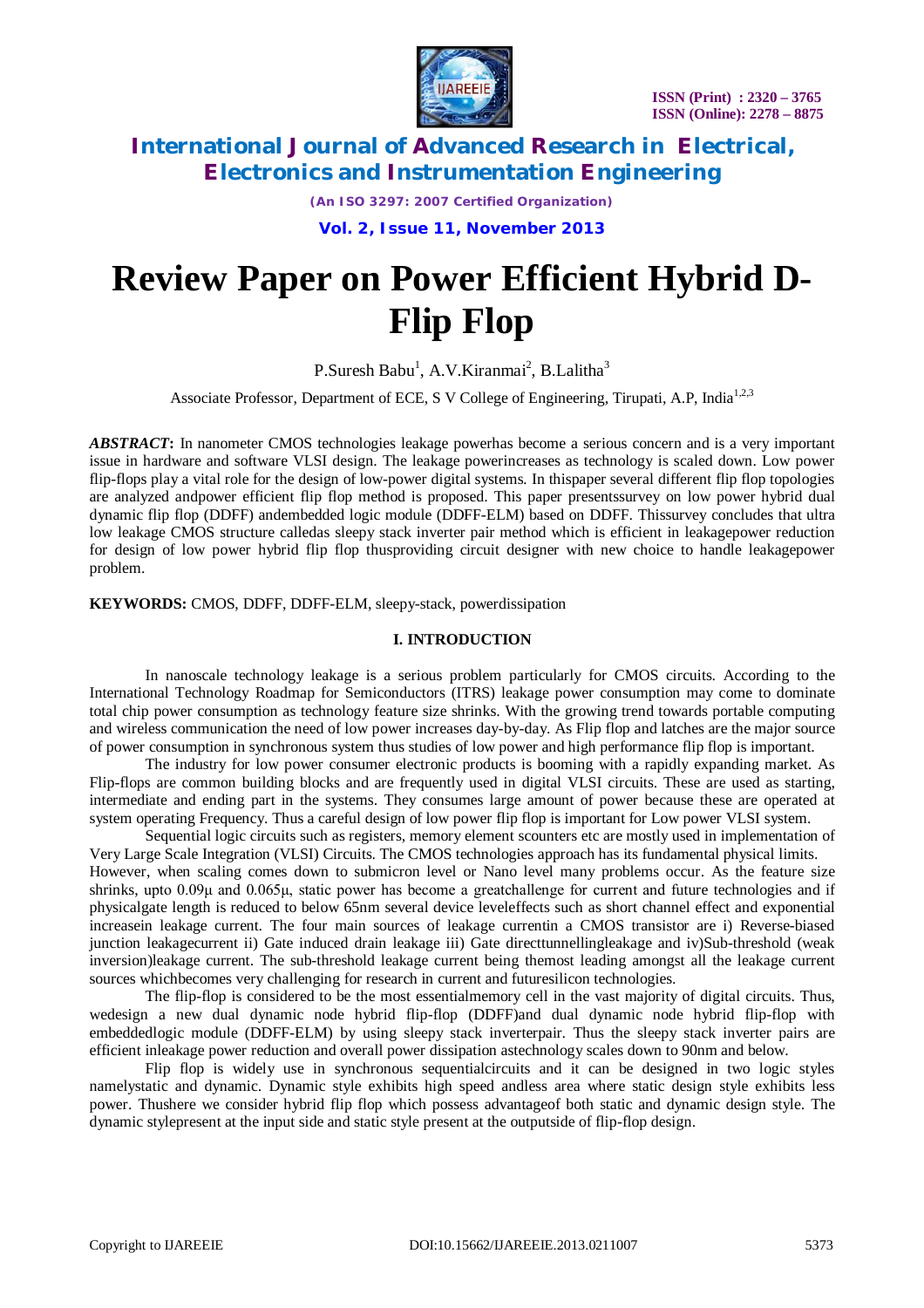

*(An ISO 3297: 2007 Certified Organization)*

### **Vol. 2, Issue 11, November 2013**



Fig. 1 Design Parameters

The power is rising as the most critical and vital issues in system on chip design today and management of power in every category of design is becoming an urgent problem. In early 1970's, providing high speed operation with minimum area were main aim of design. Many design tools are concentrated to achieve these goals shown in Fig 1

In CMOS VLSI circuits, power dissipation is basically due tothe three important and major components: dynamic, staticand short circuit.

 $P = P$  dynamic + P short circuit + P leakage

Dynamic power dissipation is due to switching activityand short circuiting.

Pd=  $f C V d d^2$ 

Pshort circuit power is caused by the finite rise and fall time ofinput signals, resulting in both the pull up network and pulldown network to be ON for a short while.

Ps = I leakage Vdd

Pleakageis the leakage power. When supply voltage scalingdown, the threshold voltage also decreases to maintainperformance. However, this leads to the exponential growthof the sub threshold leakage current. Sub threshold leakage

is the dominant leakage

P leakage= **I** leakage **V**dd

#### **II. PREVIOUS WORK DONE**

In the design of various sequential circuits, a major challengeis the Design of an efficient low power hybrid Dflip–flop.Thus in many papers different flip flops are proposedovercoming the drawbacks of their presiding designs andanalyze power of different dual dynamic node hybrid flip flop.KalarikkalAbsel have designed low-Power dual dynamicnode pulsed hybrid flip-flop. In this paper first they havecompared and discussed about some existing static anddynamic flip-flop such as Hybrid latch flip-flop (HLFF), semidynamic flip-flop (SDFF) and cross charge controlled flip-flop(XCFF). They studied and designed two different kinds ofpulsed hybrid flip flop which is called as dual dynamic nodeflip flop (DDFF) and a novel embedded logic module (DDFFELM)and both of them eliminate the drawbacks of unwantedtransitions in cross charge controlled flip-flop (XCFF) whendata input is stable at 0. Their design carried out comparison of low power pulsed hybrid flip-flop and gives 29% and 7%reduction in total power dissipation compared to SDFF andXCFF at 50% data activity [1].

MeghanaPelleti has proposed low power and low area dualdynamic node hybrid flip-flop using 120 nm CMOStechnology. In this paper first they have compared anddiscussed about some existing flip-flops such as HLFF, SDFFand XCFF. Drawbacks of this XCFF flip-flop were unwantedtransitions and due to this unwanted transitions powerdissipation problem will occur. Comparison of the dualdynamic node hybrid flip flop (DDFF) showed that it exhibitslower power dissipation along with area [2].

Karthika have designed Power efficient hybrid pulsed flip-flop(HPFF) with embedded logic module (HPFF-ELM) based ontransmission gate scheme. They compared three existingdesigns of dual dynamic node flip-flop such as Conditionaldata mapping flip-flop (CDMFF), cross charge controlled flipflop(XCFF), Dual dynamic flip-flop (DDFF) and DDFF-ELMwith the proposed design of the HPFF and HPFF-ELM. TheHPFF consists of less number of transistors by usingtransmission gate instead of back-to-back inverters in theprevious XCFF and DDFF architectures. Thus the layout areaand delay consumed by the design is reduced. Also thenumber of transistors used by HPFF-ELM is very less whencompared with DDFF-ELM and SDFF-ELM. Thus the layoutarea and the delay are also reduced. The power dissipationproduced after embedding logic functions is decreaseddramatically. A comparison of the proposed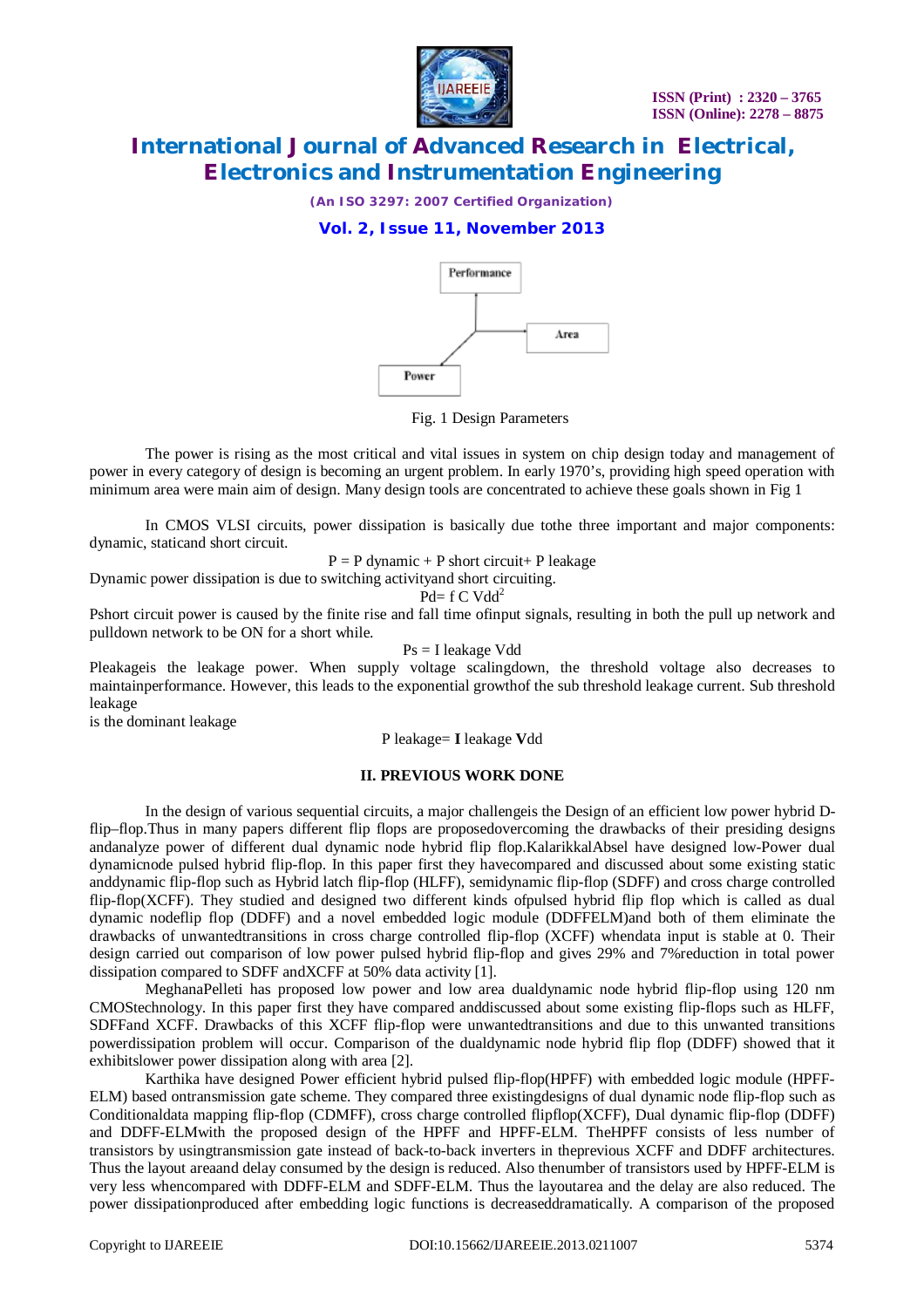

*(An ISO 3297: 2007 Certified Organization)*

### **Vol. 2, Issue 11, November 2013**

flip-flop with theconventional flip-flops showed that it exhibits lower powerdissipation along with speed performances. [3].

Varuna RTV have designed Dual Dynamic Edge TriggeredLow Power Flip-Flop Featuring ELM where edge triggering isprovided by the NMOS. The proposed design reduces thepower consumption up to 20% compared to the conventionalflip-flops. Also A high speed ring counter using digital CMOSgate logic components by the DDFF structure is also designedwhich is well suited for modern high performance circuits [4].Omid Sarbishei have proposed An Efficient Implementation ofFlip–Flops with Embedded Logic. This paper presents severalefficient architectures of dynamic/static edge-triggered flip–flops with a compact embedded logic. The overlap-based DFFis proposed in which lookup table is implemented in pull downnetwork (PDN). Also the overlap-based logic cells becomemore efficient when the complexity of their embedded logicfunction increases. The main advantage is that this approachimproves static power consumption due to the reduction of ptypeMOS (pmos) transistors and voltage swing in internalnodes, which makes it even more efficient in below 0.18 mCMOS technologies [5].

R Siva Kumar have designed Low-Power Efficient DoubleEdge Trigger Flip Flop using Tanner EDA tool. In Doubleedgetriggered Flip-Flops data signal changes on both therising and falling clock edges. Thus, results in low clock swingand it leads to lower power consumption. The proposed designsolves the long discharging path problem in conventionalexplicit type pulse-triggered FF (P-FF). In this paper, a newlow power DDFF was proposed. Also 4-b ring counter usingDDFF is designed. There results showed that the proposedDDFF is efficient in terms of power, delay and power delayproduct [6].

Hinamalviya has compared Various Leakage Power Reduction Techniques For CMOS Circuit Design such as sleep mode approach, stack approach, sleepy keeper andsleepy stack method. The sleepy keeper method achievesleakage power reduction equivalent to the sleep and otherapproaches with the advantage of maintaining exact logicstate. But the main disadvantage is that, sleepy keeper causeadditional dynamic power consumption, approximately 15%more than the base case. The sleepy stack well-known lowleakagetechniques which have a combined structure of forcedstack, sleep transistor which achieves ultra-low leakage powerconsumption while retaining state. Their design carried outcomparison of sleepy stack method of 2 input NAND gate thathave achieved dynamic power reduction upto 20.03%, staticpower reduction upto 65.91%, delay increment upto 101.5%and PDP upto 40.20% [7].

Shahriar Jalal Nibir have proposed A New Leakage Reduction Method for Ultra Low Power VLSI Design for PortableDevices. They compared existing designs of Leakage power reduction such as Sleep Transistor Technique, Sleepy StackTechnique, Sleepy Keeper Technique, Dual Sleep Technique, Dual Stack Technique. The comparative analysis showed thatthe stacked sleep transistor offers superior static and dynamicpower reduction [8].

Tripti Mehta have proposed various Low Power Consumption Techniques in a VLSI Circuit such as sleep, stack, sleepykeeper and reverse body bias with sleep and stack. Theirsimulation results of power consumption are done on aTANNER EDA tool at 90 nm technology which showed thatthe proposed XNOR circuit using reverse body with sleep andstack achieves up to 60% less power consumption ascompared to the base case [9].

Jun Cheol Park have proposed Sleepy Stack LeakageReduction. He proposed ultra-low leakage CMOS circuit structure which is call "sleepy stack". Sleepy stack method isstate-saving technique where circuit state (present value) isretained and thus achieves ultra-low leakage powerconsumption. A state-saving technique has an advantage overa state-destructive technique is that the circuitry canimmediately resume operation at a point much later in timewithout having to somehow regenerate state [10]. SleepyStack approach can achieve more power savings with theadvantage of less delay as compared to the forced stacktechnique.

#### **III. COMPARISON OF LEAKAGE REDUCTIONTECHNIQUES**

Leakage current is a major concern for low-power, highperformancedigital CMOS circuits thus various methods areused to reduce leakage current but it limit up to the certainapplication. The Base Case (conventional CMOS ) containsonly the PMOS network and the NMOS network and thereforeno reduction in leakage current. It is a state saving techniqueand has a minimum area requirement.The Forced stack technique is Easy to implement and thus usefor Leakage savings but at the same time Propagation delayincreases. Whereas the Sleep transistor method provides goodreduction in leakage power, but it is a state destructivetechnique (current Boolean output value of the circuit mightbe lost). The sleepy stack method is State Saving Techniquealso it has advantage over forced stack technique is that itrequires Less delay compared to forced stacking. In activemode, sleepy stack approach is suitable for faster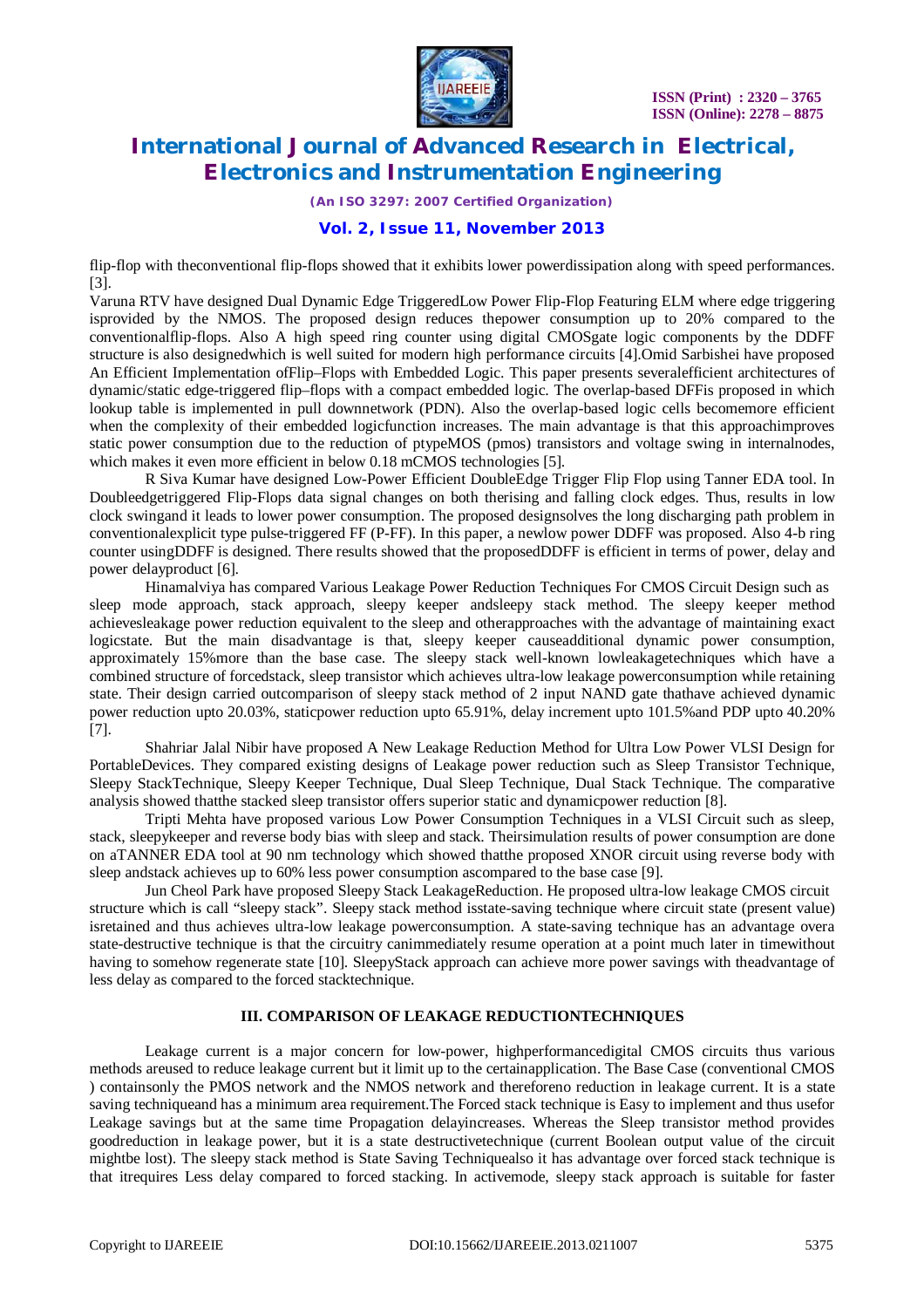

*(An ISO 3297: 2007 Certified Organization)*

### **Vol. 2, Issue 11, November 2013**

circuitoperation. Sleepy stack approach is use to reduced Leakagepower as well as average power drastically thus useful toenhance power performance.

#### **IV. SLEEPY STACK STRUCTURE**

In our proposed approach, Leakage power reductiontechnique name as "sleepy stack." The sleepy stack techniquehas a combined structure of the forced stack technique and thesleep transistor technique. The Sleepy Stack Techniquecombines the Stack & Sleep techniques. In Fig 2 the existingtransistors divided into two half size transistors in the SleepyStack technique like as Stack technique. If dual-Vth values areavailable, high-Vth transistors are used. Between the dividetransistors one of sleep transistor will be added in parallel.

Fig 3 shows stack technique where the existing transistor are Breaking down into two half size transistors. Stacked transistors suppress leakage current while saving state & Sleep transistors are turned off during sleep mode. Thus we reduce the leakage power and overall total power at high speed by replacing the CMOS inverter pair by sleepy stack inverter pair. Leakage power reduction can be classified into two ways.



Fig. 2 Sleepy Stack Structure [10]



Fig. 3 Forced Stack structure [10]

First is State destructive technique which does not retainexact logic state when the circuit is switched to the othermodes and second is the state saving technique whichretains the exact logic state. State-destructive techniques cutoff transistor (pull-up or pull down or both) networks fromsupply voltage or ground using sleep transistors. These typesof techniques are also called gated-Vdd and gated- Gnd (notethat a gated clock is generally used for dynamic powerreduction) [10].

A state-saving technique has an advantage over a statedestructivetechnique in that with a state-saving technique thecircuitry can instantly resume operation at a point much later1234in time without having to somehow regenerate state. Wecharacterize each low-leakage technique according to thiscriterion [10]. Thus this sleepy stack inverter pair is statesaving technique which is used for leakage power reductionof flip flop in sleep mode and total power is also reduced byrunning the flip flop in active mode.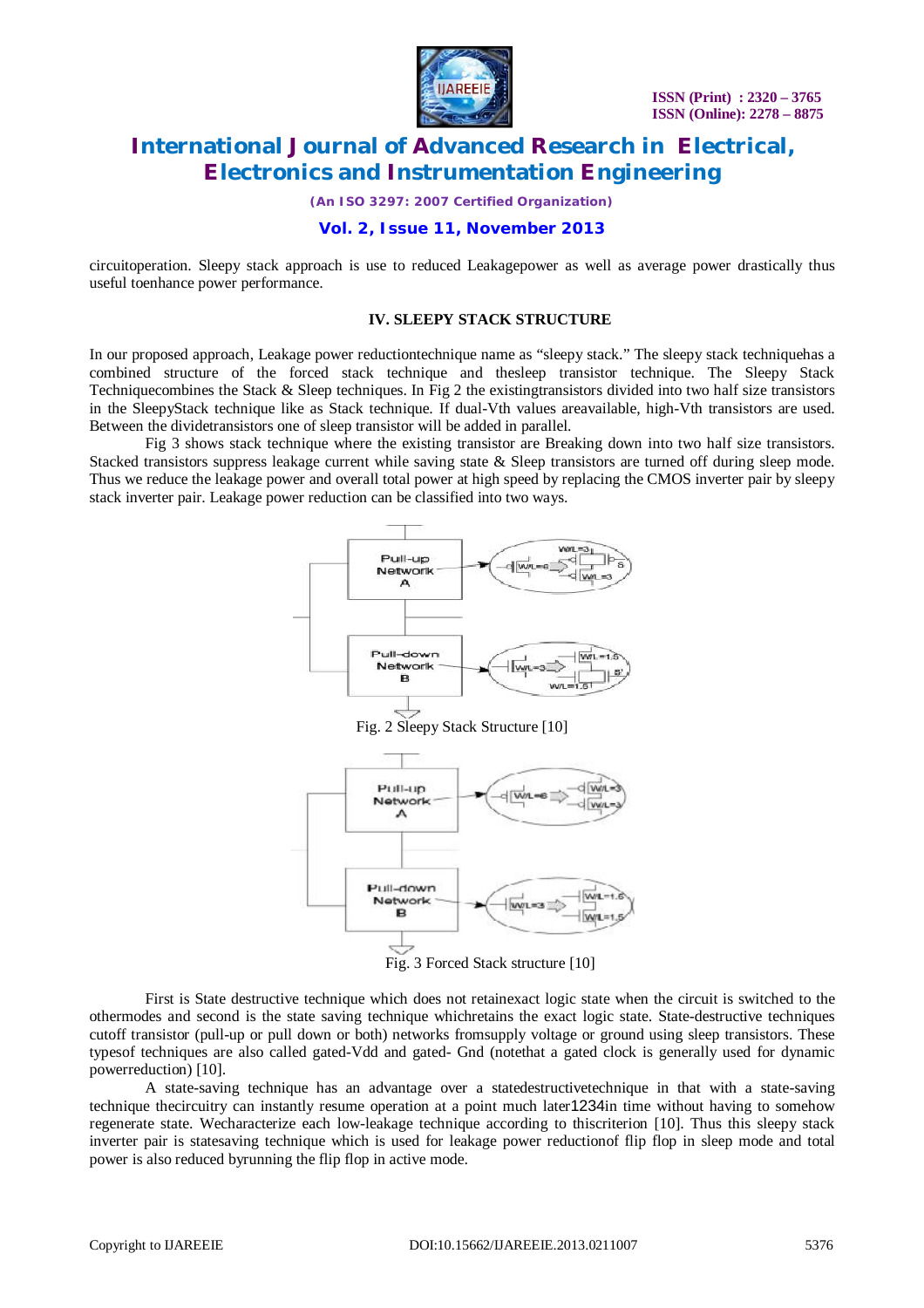

*(An ISO 3297: 2007 Certified Organization)*

#### **Vol. 2, Issue 11, November 2013**

#### **V. PROPOSED WORK**

In Dual Dynamic Node Hybrid Flip-Flop (DDFF), there aretwo nodes in the circuit among which one is purely dynamicand another is pseudo-dynamic. So, it is called as dualdynamic. Fig. 4 shows schematic of DDFF. As it is havingdynamic frond end and static output, it is hybrid in nature. Theoperation of the flip-flop can be divided into two phases. Firstare evaluation phase, when CLK is high, and the pre-chargephase, when CLK is low. The proposed DDFF architectureacts both as static and dynamic circuits. Thus the operation ofDDFF is based on dynamic logic principles. The flip flop requires two phase to operate based on the clock input to the circuit.

In evaluation phase- The architecture exhibits negative setup time since the short transparency period is defined by the 1-1 overlap CLK and CLK B allows the data to be sampled even after the rising edge of CLK before CLK B falls low. As CLK falls low, the circuit enters in the pre-charge phase and node X1 pulled high through PM0, switching the state of INV1-2. During this period node  $X2$  is not actively driven by any transistor, it stores the charge dynamically. If D is low (prior to the overlap period), node X1 remains high and node X2 pulled low through NM3 as the CLK goes high. Thus, node QB is charged high through PM2 and NM4 is held off. At the end of the evaluation phase, as the CLK falls low, node X1 remains high and X2 stores the charge dynamically [1].



Fig. 4 Proposed DDFF

|   | Edit Waveform Viewer - [C:VIDCLINE-TWDNINI-TV OCALS-TVTemp/DDFF.out]<br>View Chart Options Window Help                                                                                                                                                                                                                                                                                                                                                                                                                                                                                                                                                                                                                                                                                                                                                                                                                                                                                                                 |  |
|---|------------------------------------------------------------------------------------------------------------------------------------------------------------------------------------------------------------------------------------------------------------------------------------------------------------------------------------------------------------------------------------------------------------------------------------------------------------------------------------------------------------------------------------------------------------------------------------------------------------------------------------------------------------------------------------------------------------------------------------------------------------------------------------------------------------------------------------------------------------------------------------------------------------------------------------------------------------------------------------------------------------------------|--|
|   | 162.<br>nijom monum prijem monum prijom monum prijum monum prijum monum prijem monum prijem monum priju                                                                                                                                                                                                                                                                                                                                                                                                                                                                                                                                                                                                                                                                                                                                                                                                                                                                                                                |  |
|   | M <sub>3</sub><br>ingnonpyrenter <mark>ing</mark> apparent in particular provided and account to the component of the component of the component of any component of the component of the component of the component of the component of the component of th<br>Հայոցների շատահանի վանդերի կատահանի հանրապետության կատահանի համար կատահանի հանրապետ կատահանի անվանդերի հատ<br><b>Drug (bul)</b><br>2099                                                                                                                                                                                                                                                                                                                                                                                                                                                                                                                                                                                                                |  |
|   | 12.4<br>SCHEENINGS COLLEGE COMPOSITION COLLEGE SCHEDULE SCHEENINGS COLLEGE SCHEDULE SCHEDULE SCHEDULE SCHEDULE SCHEDULE SCHEDULE SCHEDULE SCHEDULE SCHEDULE SCHEDULE SCHEDULE SCHEDULE SCHEDULE SCHEDULE SCHEDULE SCHEDULE SCHEDULE SC<br><br>344<br><br><u>restaurantes de la composición de la composición de la componentación de la composición de la componentación d</u><br>at more in the state in the state in the state of the state of the state of the state in the state of the state of the state of the<br>887<br>≖<br><b>Sime (Ind)</b><br>3093                                                                                                                                                                                                                                                                                                                                                                                                                                                         |  |
|   | <br>The complete the complete the complete the complete the complete the complete the complete the complete the complete the complete the complete the complete the complete the complete the complete the complete the complete t<br><br>The plan is the state of the state of the state of the state of the state of the state of the state of the state of the state of the state of the state of the state of the state of the state of the state of the state of th<br>44<br><br>m<br>-<br><b>Dealers</b>                                                                                                                                                                                                                                                                                                                                                                                                                                                                                                         |  |
|   | 3383<br>--------<br>------<br>-------<br>------<br><br>-------<br>-----<br>-----<br>------<br>------<br>381<br>----------<br><b>SAFEFEED FORESTERS</b><br>--------<br>--------<br>.<br><b>ATA IS A A A A A</b><br><b>Controller State State State</b><br>. <i>.</i> .<br>---------<br>-------<br>a way to be detected<br><b></b><br>the common relationships of the common distributions of the common of common relationships of the common of the<br>de decorrecte de contra e de la contra condita con el el educacion en la contra de la con-<br>183<br><b>A</b> consumers<br><b>ARRIVERS</b><br><b>ACCEPTED ACCEPTED</b><br>--------<br><b>ARRAIGHT</b><br><b></b><br><b>LESSENGER CENTSE</b><br><b></b><br><b><i><u>PARKERS</u></i></b><br><b></b><br><br><b></b><br>$-0.00$<br><b>ASSESSMENT PERSONAL</b><br><b>Industrial Contracts</b><br>--------<br><b>FREGISH</b><br><b>A</b><br><b>LEGENHALL CONSUL</b><br><b><i><u>ALCOHOLOGIA ARRESTE</u></i></b><br><br><br>w<br>w<br><b>With</b><br><b>Toma (Sell</b> |  |
| ۰ | <b>MAK</b><br>12<br>a portare and a distribution of a<br>.<br>384<br>127<br><b>A. A. A. LEWIS CO., LANSING</b><br><br><b>ATTACHED</b><br>1.000333333333333<br>≖<br><b>Sea Dall</b><br><b>BOFF</b>                                                                                                                                                                                                                                                                                                                                                                                                                                                                                                                                                                                                                                                                                                                                                                                                                      |  |
|   | <br>IN IT PERSONAL REVIEW IN 1980 DERIVATION OF PERSONAL PROVINCING PROVINCING THE RESIDENCE OF THE INFORMATION OF<br>22.4<br>the control of the control of the control of the control of the control of the control of the control of the control of the control of the control of the control of the control of the control of the control of the control<br>12.4<br>ri i se njegov podatelja u predstavanju se na predstavanju se predstavanju se predstavanju u predstavanju se p<br>m<br>≖<br>-<br>≖<br>-<br><b>Small</b> Bull                                                                                                                                                                                                                                                                                                                                                                                                                                                                                    |  |

Fig. 5 Waveform of DDFF

Fig. 5 shows waveform of DDFF. The minimum time periodbefore the CLK edge is setup time and the minimum time period after the CLK edge is the hold time, where the datashould be stable so that proper sampling is possible. Heresetup time and hold time depend on the CLK overlap period.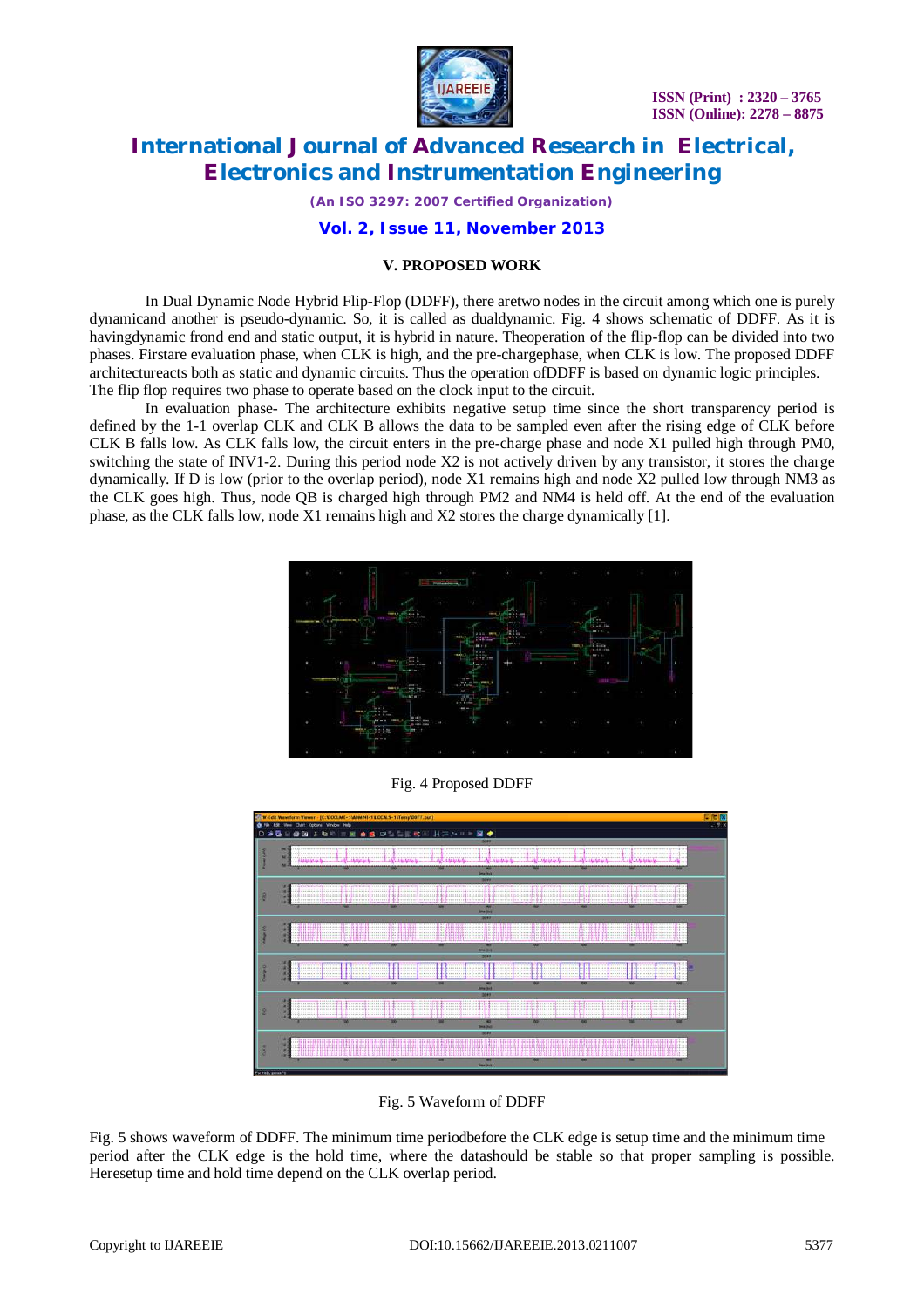

*(An ISO 3297: 2007 Certified Organization)*



| T Spice - IDDFF.out)<br>St Fle Edit Vern Smuletion Table Setup Window Help |                                                               |            |              |               |  |
|----------------------------------------------------------------------------|---------------------------------------------------------------|------------|--------------|---------------|--|
|                                                                            |                                                               |            |              |               |  |
| $R$ + = $\pm$                                                              |                                                               |            |              |               |  |
| $-000$<br>GBS                                                              | 0.<br>0.7                                                     | 0.<br>0.   |              | A             |  |
| COTOT                                                                      | 26.14333f                                                     | 7.561761   |              |               |  |
| COTOT                                                                      | 19.875646                                                     | 4.591991   |              |               |  |
| caron                                                                      | 56.465426                                                     | 4.744224   |              |               |  |
| CSTOT                                                                      | 68.286435                                                     | 11.497678  |              |               |  |
| $08$                                                                       | 12.113545                                                     | 2.159421   |              |               |  |
| 000                                                                        | 6,68535f                                                      | 2.20989f   |              | ш             |  |
| $-0.08$                                                                    | 1.074786                                                      | 222.66326m |              |               |  |
| CBD                                                                        | 19.45790f                                                     | S.32557f   |              |               |  |
| $05$                                                                       | 47.744902                                                     | 5.32559f   |              |               |  |
| * VOLTAGE SOURCES                                                          |                                                               |            |              |               |  |
|                                                                            | 18<br>19                                                      | 10         |              |               |  |
|                                                                            | WoltageSourc WoltageSourc WoltageSourc                        |            |              |               |  |
| <b>VOLTAGE</b>                                                             | 3.00000                                                       | 0.         | 3,00000      |               |  |
| <b>CURRENT</b>                                                             | $-222.340410$                                                 | 0.         | $\mathbf{0}$ |               |  |
| <b>DOUTE</b>                                                               | $-CC7.02122n$                                                 | b.<br>n.   |              |               |  |
|                                                                            | Element name cross-reference:                                 |            |              |               |  |
|                                                                            | $0.1$ XDW $1.001$                                             |            |              |               |  |
|                                                                            | 1:XIW 1.MP1                                                   |            |              |               |  |
|                                                                            | 1 : XDW 2.MM1                                                 |            |              |               |  |
|                                                                            | 3   XINV 2. MP1                                               |            |              |               |  |
|                                                                            | 4   10/809 0                                                  |            |              |               |  |
|                                                                            | 5:000064                                                      |            |              |               |  |
|                                                                            | $6:$ RNROS S<br>$7:$ mmon $6$                                 |            |              |               |  |
|                                                                            | $A$ : monos $A$                                               |            |              |               |  |
|                                                                            |                                                               |            |              | ž             |  |
| <b>Status</b>                                                              | Input file Out Start Date/Time Big<br>Otheber 16 00<br>con p. |            |              |               |  |
| fritted<br>frished                                                         | Otheber 16 00<br>DOWLAR D.L.                                  |            |              |               |  |
| frished                                                                    | $DP_{\text{max}} = 0.1$<br>Other It., 01.,                    |            |              |               |  |
| <b>frished</b>                                                             | DPP.ip D.,<br>Otheber 16 00                                   |            |              |               |  |
| trated                                                                     | Divide It 00<br>DOPLIN: 0.                                    |            |              |               |  |
|                                                                            |                                                               |            |              |               |  |
| <b>Dearly</b>                                                              |                                                               |            |              | 16.265. Col.1 |  |

Fig.6 Power Analysis of DDFF

#### **VI. RESULTS**

The Power analysis of DDFF design using 90nm CMOStechnology shows that it requires 0.667uW of power. In futureDDFF design using Sleepy Stack method achieving ultra lowleakage power consumption and offers a power reduction upto 45% which can be use for low power efficiency.

#### **VII. CONCLUSION**

This paper presents a comparative study of different low power design techniques for dual dynamic node hybrid flipflop (DDFF) and embedded logic module based on DDFF by using sleepy stack technique which can achieve smaller transistor delay than the forced stack technique and use for ultra low leakage power consumption. The main advantage of the sleepy stack approach is the ability to use high- Vth which causes low leakage current and hence results in low leakage power. Vth of sleepy stack method is 69% higher than that of the forced stack. This higher Vth can potentially result in large leakage power reduction. Thus it can be used for future IC'S for low power efficiency. The present study provides a proper choice for leakage power minimization technique for a specific VLSI application. Thus sleepy stack technique is a feasible solution for designer in designing low power CMOSVLSI circuit more efficiently.

#### **REFERENCES**

<sup>[1]</sup> KalarikkalAbsel, Lijo Manuel, and R. K. Kavitha "Low Power DualDynamic Node Pulsed Hybrid Flip-Flop Featuring Efficient EmbeddedLogic 2013 IEEE Transactions On Very Large Scale Integration (VISI)Systems, VOL. 21, NO. 9, September 2013.I. S. Jacobs and C. P. Bean, "Fine particles, thin films and exchange anisotropy," in Magnetism, vol.III, G. T. Rado and H. Suhl, Eds. New York: Academic, 1963, pp. 271–350.

<sup>[2]</sup> Meghana Pelleti1, T. Krishna Murthy2, K. Neelima3 "Low-Power andLow Power Dual Dynamic Node Pulsed Hybrid Flip-Flop FeaturingEfficient Embedded Logic for Low Power CMOS VLSI Circuits Using120nm Technology" International Journal Of Emerging TechnologyAnd Advanced Engineering, Volume 4, Issue 8, AUGUST 2014.

<sup>[3]</sup> N. Karthika1, S. Jayanthy2 "Design of Hybrid Pulsed Flip-FlopFeaturing Embedded logic" IOSR Journal Of Vlsi And SignalProcessing (IOSR-JVSP, Volume 4, Issue 2, VER. I (MAR-APR. 2014).

<sup>[4]</sup> Varuna RTV1\*, Prabhakaran G2, Marimuthu CN3 "Dual Dynamic EdgeTriggered Low Power Flip-Flop Featuring Elm" ISSN 2348- 375XUnique Journal Of Engineering And Advanced Sciences 02 (01), JANMAR2014.

<sup>[5]</sup> Omid Sarbishei and Mohammad Maymandi - Nejad "A Novel OverlapBased Logic Cell: An Efficient Implementation of Flip Flop WithEmbedded Logic" IEEE Transactions On Very Large Scale Integration(VLSI) Systems, VOL. 18, NO. 2, February 2010,

<sup>[6]</sup> R Siva Kumar, T SrinivasaPadmaja," Design of a Low-Power EfficientDouble Edge Trigger Flip Flop" International Journal Of EmergingTrends In Engineering Research (IJETER), VOL. 3 NO.6, PAGES :248- 251 (2015).

<sup>[7]</sup> Hinamalviya and Prof. Murli Manohar Hinnwar "Comparison ofVarious Leakage Power Reduction Techniques for CMOS CircuitDesign" International Journal Of Engineering Research & Technology(IJERT), ISSN: 2278-0181, VOL. 2 Issue 10, October – 2013.

<sup>[8]</sup> Shahriar Jalal Nibir, Md. RifatAlam Siddique and Asif JahangirChowdhury "A New Leakage Reduction Method for Ultra Low PowerVLSI Design for Portable Devices" 2nd International Conference OnPower, Control And Embedded Systems IEEE-2012.